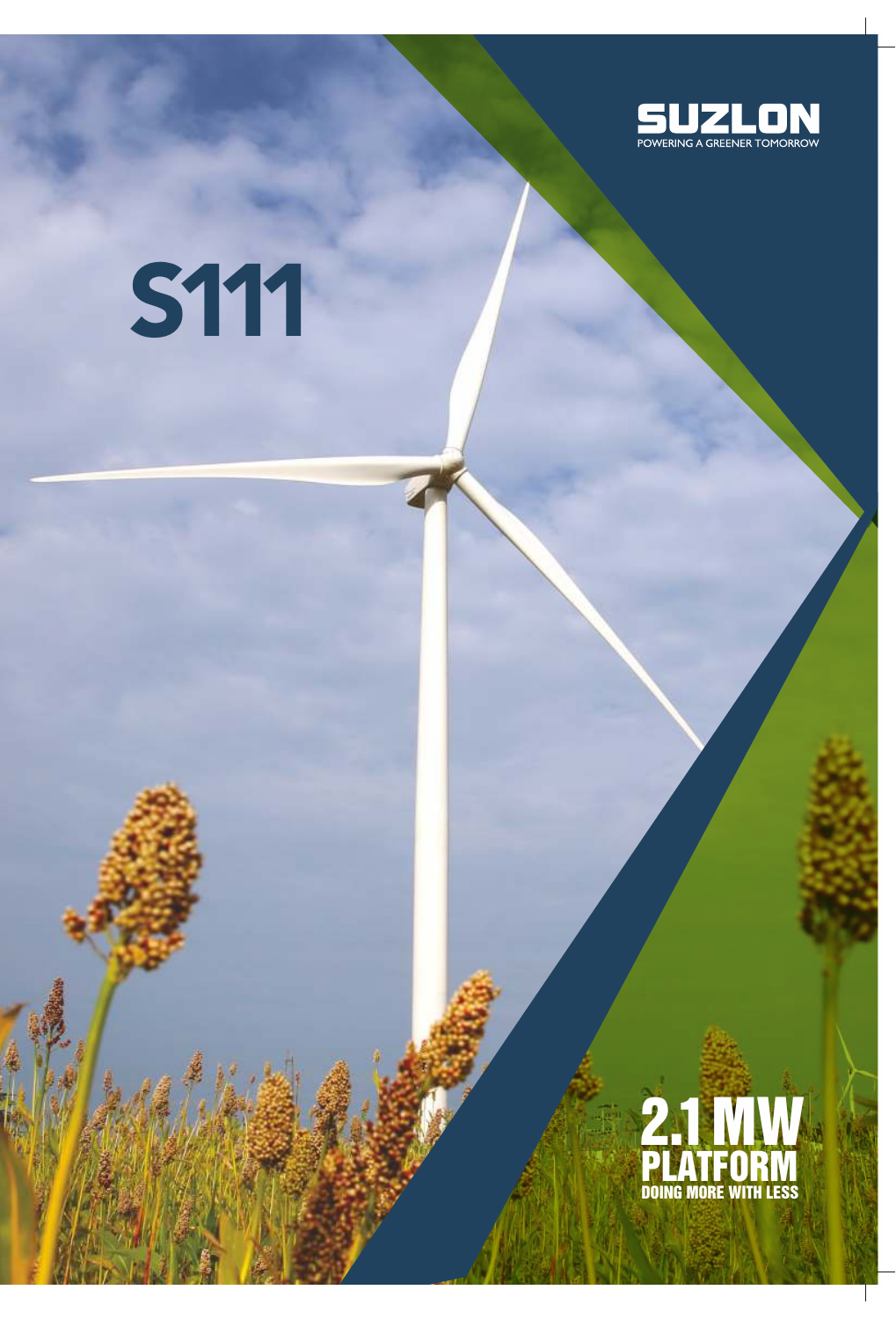# THE SUZLON GROUP

The Suzlon Group is one of the world's leading renewable energy solutions providers, with a presence in 17 countries. Headquartered at Suzlon One Earth in Pune, India. A vertically integrated organization with over twenty-seven years of operational track record, the Group has a cumulative global installation of over 19.3 GW\* of wind energy capacity, more than 5,400 workers of diverse nationalities, and world-class manufacturing facilities. Suzlon is the only Indian wind energy Company with a large in-house Research and Development (R&D) set-up in Germany, the Netherlands, Denmark, and India. The Group is the custodian of over 13.4 GW of wind energy assets under service in India, making it the 3rd largest Operations and Maintenance Company (over 9,100 turbines) in the Indian power sector. The Group has  $\sim$  1.0 GW of wind energy assets under service outside India.

*\*Data till 31st March 2022*

# KEY DESIGN FEATURES

## Nacelle:

Safe and efficient nacelle design for improved ventilation and better air cooling.

## Blade:

Long and slender, SB 54 Blades are designed by Suzlon's experts at Europe to ensure maximum efficiency. Comprehensive Wind Tunnel testing and full life cycle structural tests, simulating the most extreme site conditions, are performed to ensure reliability and maximum generation.

# Generator:

Asynchronous induction generator with 6 pole design and DFIG for variable speed operation accommodates fluctuating utility demands.

#### Tower:

Various Tower height and construction options help optimise the performance based on site requirements.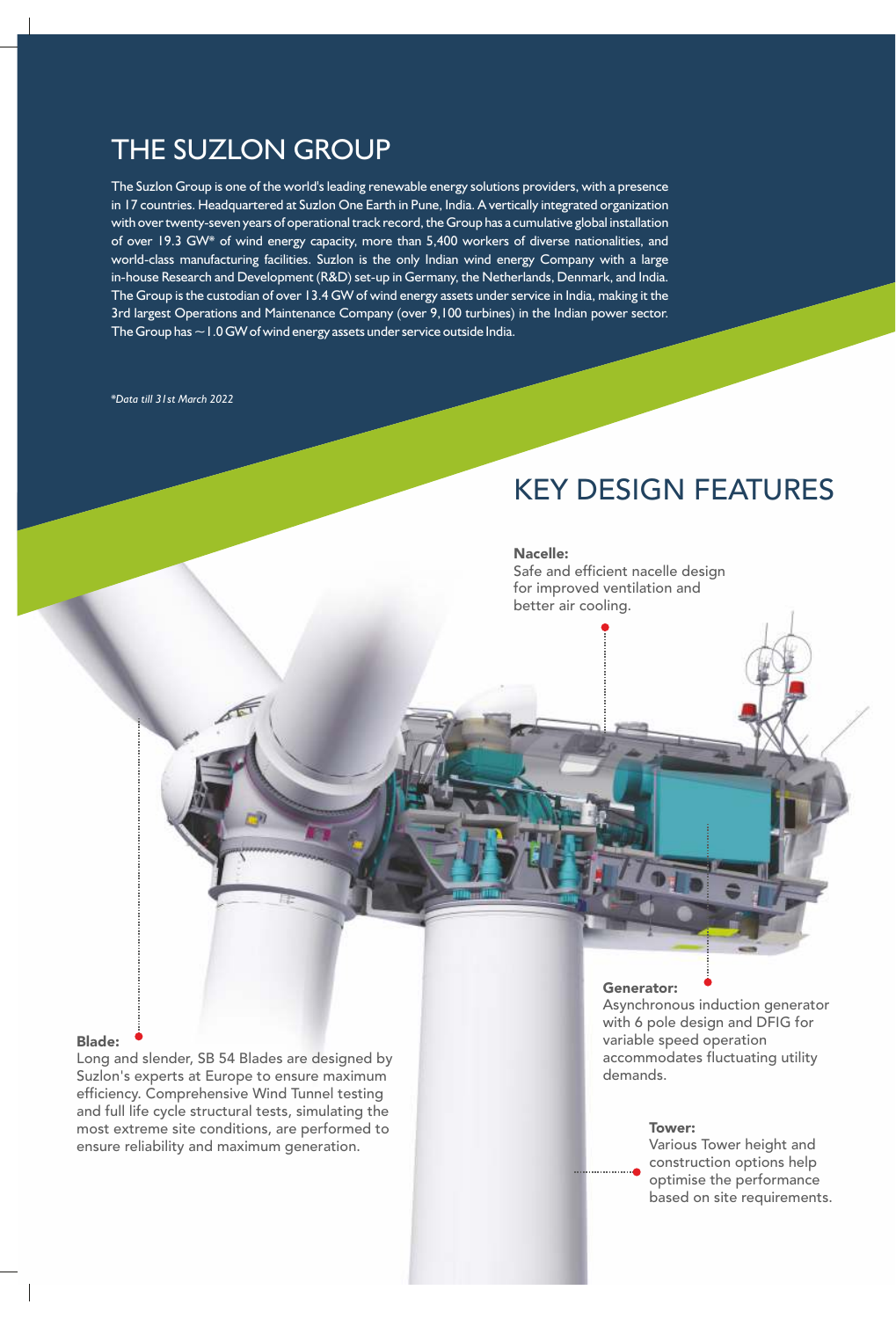Suzlon boasts of a wide range within its 2.1 MW suite of products with varying rotor blade and tower heights suitable for all wind regimes. The S111 wind turbine has an impressive 111 rotor diameter, which can extract maximum power from available wind.

S111 offers various hub height (90m, 120m, 140m) and construction (Steel Tubular, Hybrid Lattice, Hybrid Concrete) options depending upon site conditions to optimally harness wind energy for maximum generation.

# POWER CURVE



S111

# **TECHNICAL** SPECIFICATIONS



OPERATING DATA: Wind class - IEC III A / IEC S Rated power - 2.1 MW Cut-in wind speed - 3.0m/s Rated wind speed - 12.5m/s Cut-out wind speed - 30.0m/s (3-second average) 21.0m/s (10-minute average)

ROTOR: Rotor diameter - 111.8m Swept area - 9,852 $m<sup>2</sup>$ 



# GENERATOR:

Frequency - 50Hz / 60Hz Type Asynchronous - 3 phase induction generator with slip rings operated with rotor circuit inverter system (DFIG)

# TOWER:

Hub heights - 90m | 120m | 140m Type - Steel Tubular | Hybrid Lattice | Hybrid Concrete



BLADE: Make - Suzlon SB54